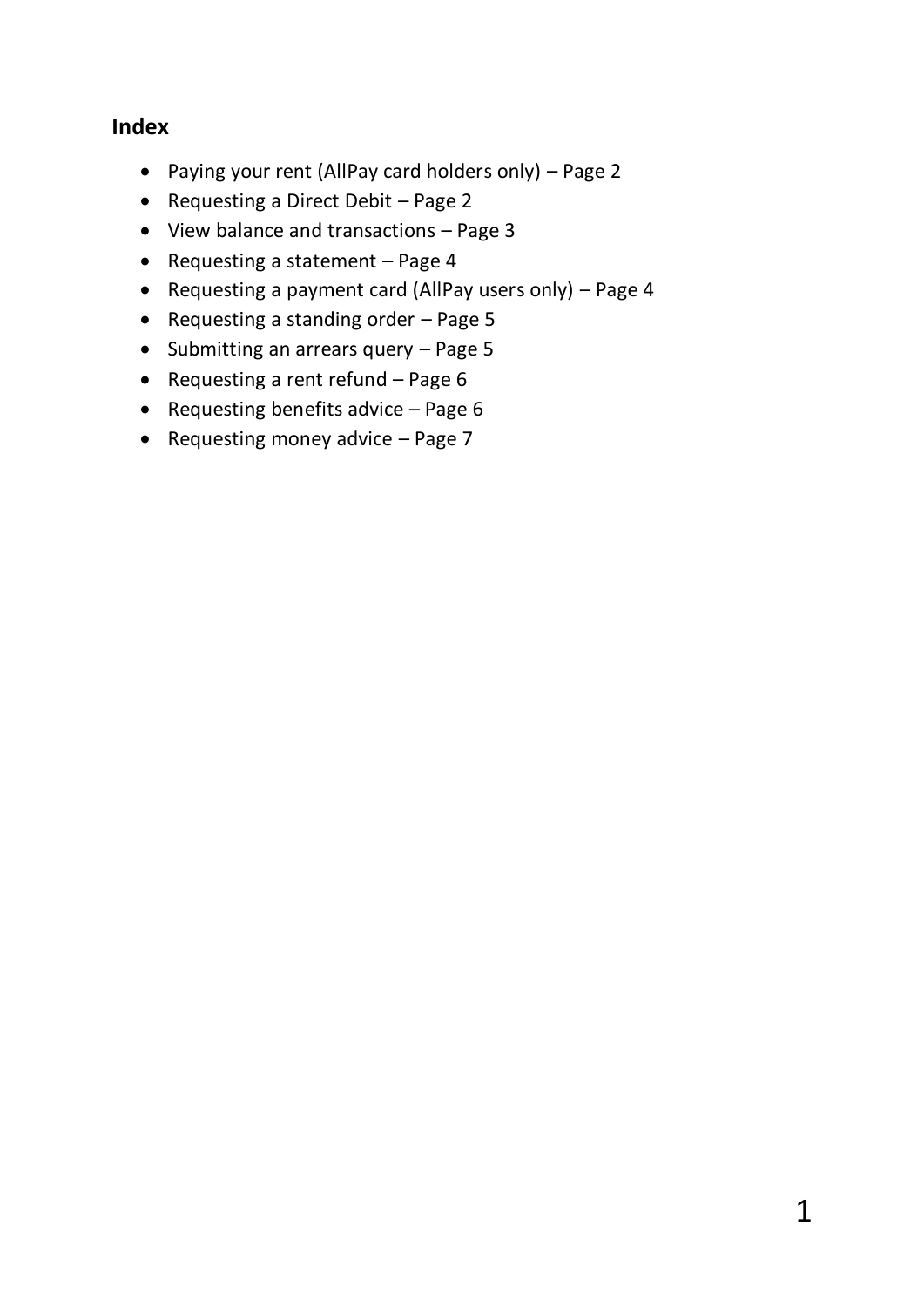# **Paying your rent (AllPay card holders only)**

To pay your rent in-app, please make sure you are in the Rent section of the app by tapping the 'Rent' underneath your address. Once there, tap the 'Pay Your Rent' box.



On the following page, you will have some options to either go to the AllPay website to pay your rent, or to download the AllPay app.



# **Requesting a Direct Debit**

To request a Direct Debit in-app, please make sure you are in the Rent section of the app by tapping the 'Rent' underneath your address. Once there, tap the 'Request Direct Debit' box.



On the following page, tap the 'Request Direct Debit' button, then 'Close'. Your housing officer will be in contact.

Your request will be processed within the next 5 working days. Please tap "Submit" to confirm. **Request Direct Debit** 

2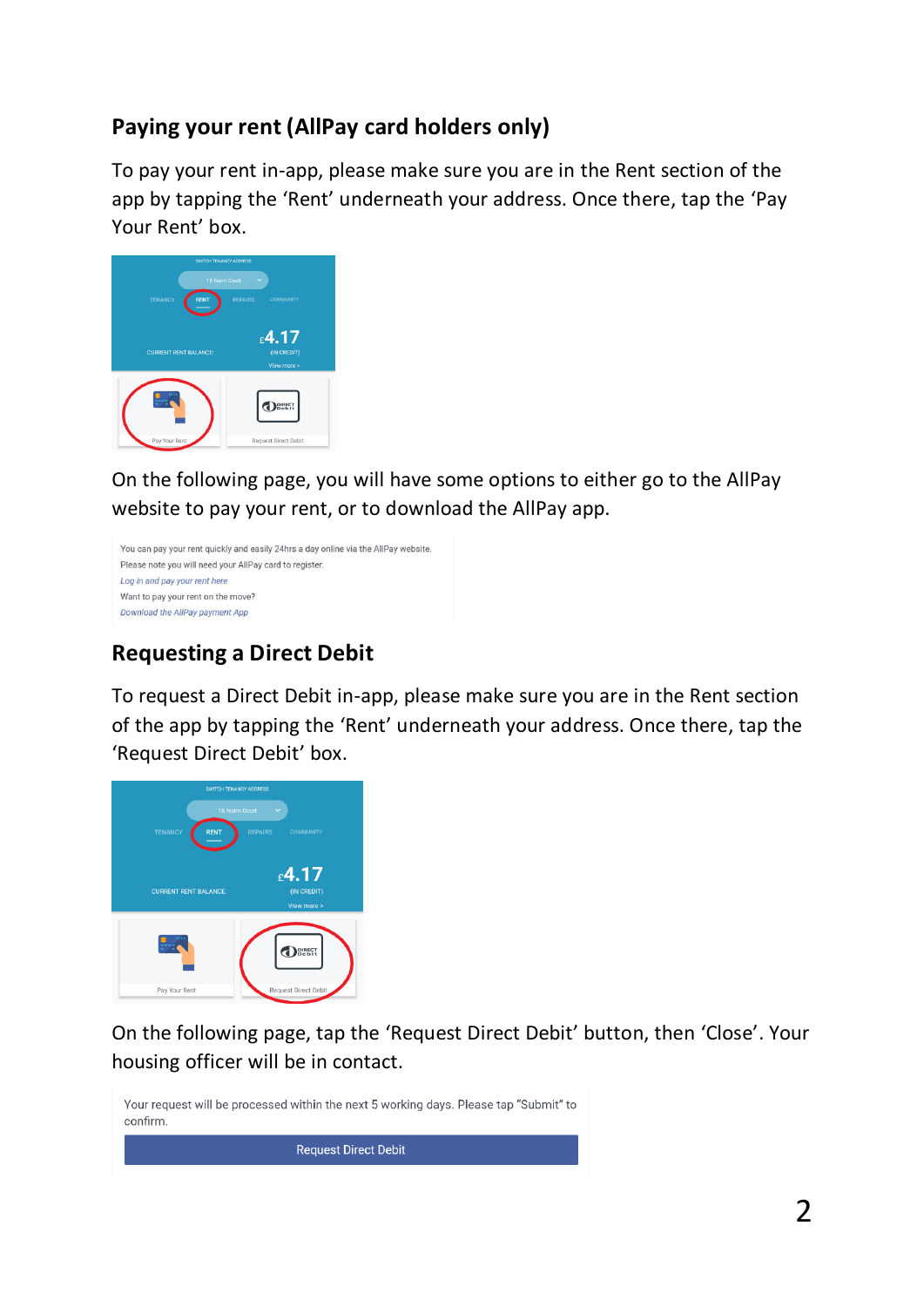### **View balance and transactions**

To view your balance and transactions in-app, please make sure you are in the Rent section of the app by tapping the 'Rent' underneath your address. Once there, in the list of options, select 'Balance and Transactions'.



Your current balance and recent transactions will then load. To see older transactions, tap the 'Get More Transactions' button.

|                                  | Please note that the above balance may be subject to pending transactions. |                          |  |  |
|----------------------------------|----------------------------------------------------------------------------|--------------------------|--|--|
| <b>Your Recent Transactions:</b> |                                                                            |                          |  |  |
| <b>Date</b>                      | <b>Amount</b>                                                              | <b>Type</b>              |  |  |
| 29/03/21                         | -£104.7 Charged                                                            | Charge                   |  |  |
| 22/03/21                         | -£102.96 Charged                                                           | Charge                   |  |  |
| 15/03/21                         | -£102.96 Charged                                                           | Charge                   |  |  |
| 08/03/21                         | -£102.96 Charged                                                           | Charge                   |  |  |
| 01/03/21                         | £456.08 Received                                                           | <b>Rent Direct Debit</b> |  |  |
| 01/03/21                         | -£102.96 Charged                                                           | Charge                   |  |  |
| 22/02/21                         | -£102.96 Charged                                                           | Charge                   |  |  |
| 15/02/21                         | -£102.96 Charged                                                           | Charge                   |  |  |
| 08/02/21                         | -£102.96 Charged                                                           | Charge                   |  |  |
| 01/02/21                         | £456.08 Received                                                           | <b>Rent Direct Debit</b> |  |  |

**Get More Transactions** 

Each update will show the next 10 transactions.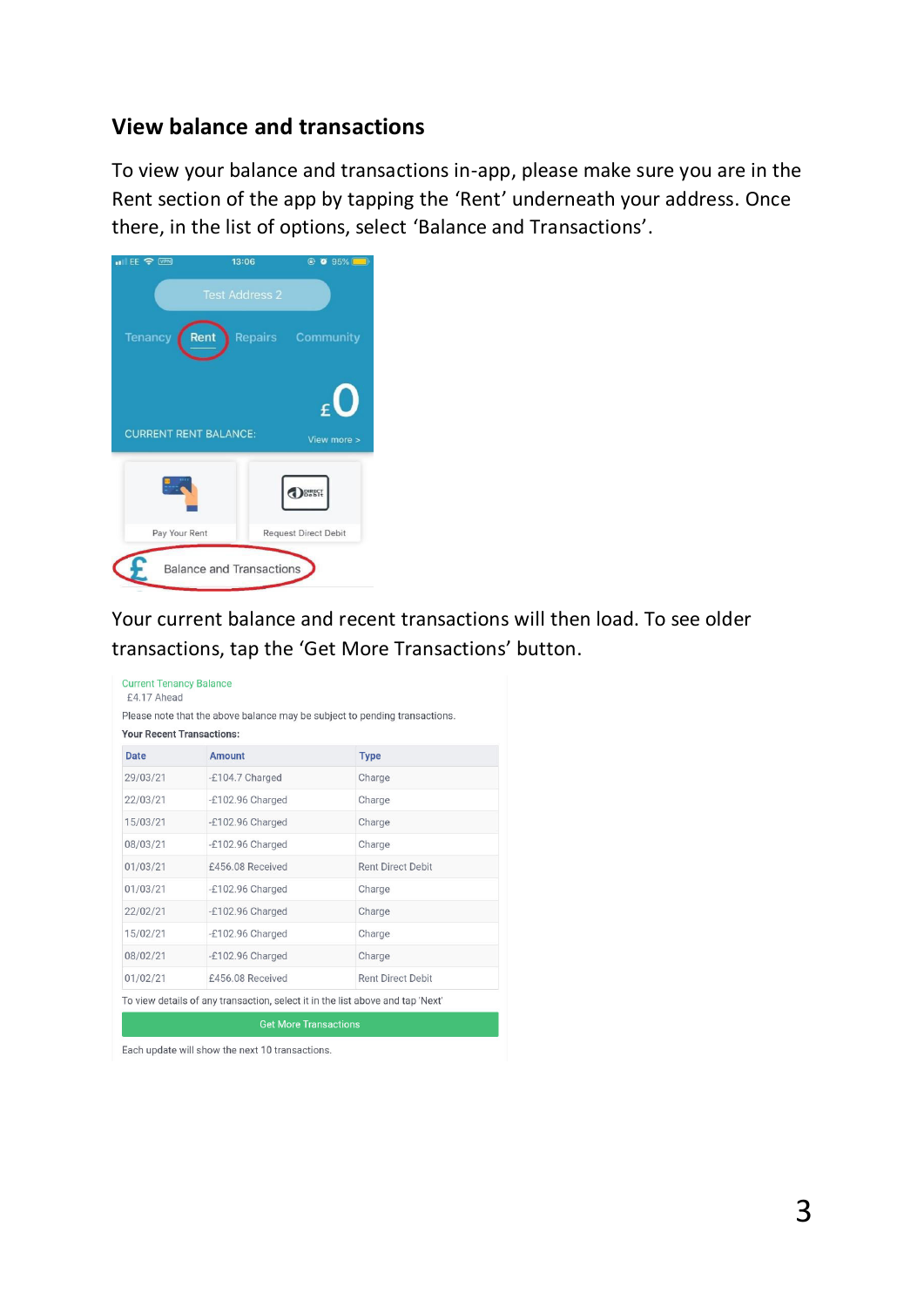## **Requesting a statement**

To request a statement in-app, please make sure you are in the Rent section of the app by tapping the 'Rent' underneath your address. Once there, in the list of options, select 'Request a Statement'.



On the following page, tap the 'Submit my request' button, then 'Close'.

Your statement will include transactions for the last 24 months or since the start of your tenancy, whichever period is shorter. Submit my request

## **Requesting a payment card (AllPay users only)**

To request a payment card in-app, please make sure you are in the Rent section of the app by tapping the 'Rent' underneath your address. Once there, in the list of options, select 'Request Payment Card'.



On the following page, tap the 'Submit my request' button, then 'Close'.

Submit my request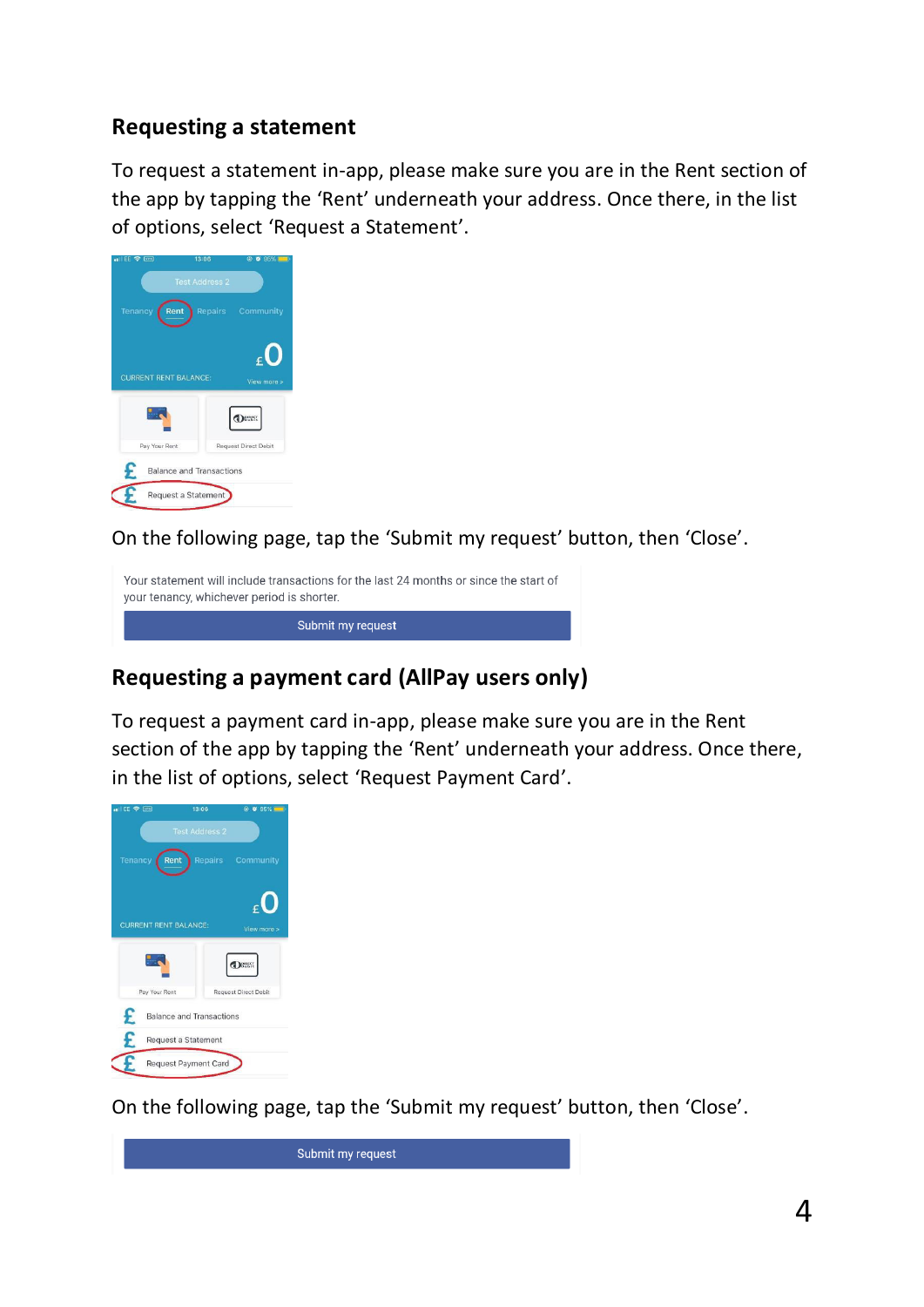## **Requesting a standing order**

To request a standing order in-app, please make sure you are in the Rent section of the app by tapping the 'Rent' underneath your address. Once there, in the list of options, select 'Request Standing Order'.



On the following page, tap the 'Submit my request' button, then 'Close'.



### **Submitting an arrears query**

To submit an arrears query in-app, please make sure you are in the Rent section of the app by tapping the 'Rent' underneath your address. Once there, in the list of options, select 'Arrears Query'.



On the proceeding page, enter some information about your query, then tap 'Submit my request' and 'Close'.

Submit my request

**Requesting a rent refund**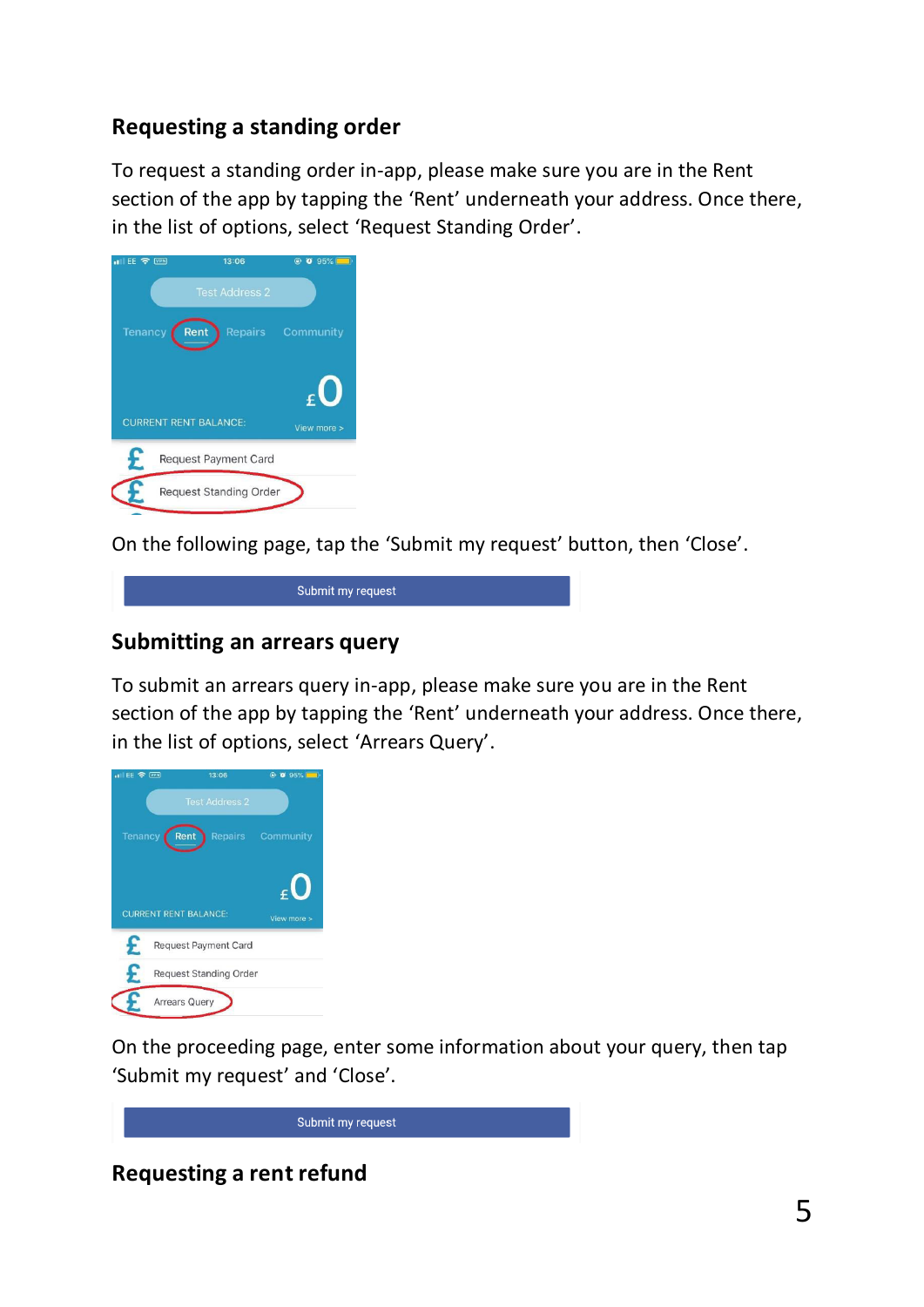To request a rent refund in-app, please make sure you are in the Rent section of the app by tapping the 'Rent' underneath your address. Once there, in the list of options, select 'Request a Rent Refund'.

| ull EE 令 (VPM)       |                      | 13:06                        | @ 0 95% E         |
|----------------------|----------------------|------------------------------|-------------------|
|                      |                      | <b>Test Address 2</b>        |                   |
| Tenancy <sup>1</sup> | Rent                 |                              | Repairs Community |
|                      |                      |                              |                   |
|                      |                      |                              |                   |
|                      |                      |                              |                   |
|                      |                      | <b>CURRENT RENT BALANCE:</b> | View more >       |
| £                    |                      | Request Payment Card         |                   |
| £                    |                      | Request Standing Order       |                   |
| F                    | <b>Arrears Query</b> |                              |                   |

On the following page, tap the 'Submit my request' button, then 'Close'.

# Submit my request

# **Requesting benefits advice**

To request benefits advice in-app, please make sure you are in the Rent section of the app by tapping the 'Rent' underneath your address. Once there, in the list of options, select 'Request Benefits Advice'.

| EE & WPN       | 13:06                          | © © 95%           |
|----------------|--------------------------------|-------------------|
|                | <b>Test Address 2</b>          |                   |
| <b>Tenancy</b> | Rent                           | Repairs Community |
|                | <b>CURRENT RENT BALANCE:</b>   | View more >       |
| £              | <b>Request Payment Card</b>    |                   |
| £              | <b>Request Standing Order</b>  |                   |
| £              | <b>Arrears Query</b>           |                   |
|                | Request a Rent Refund          |                   |
|                | <b>Request Benefits Advice</b> |                   |

On the proceeding page, enter some information about your query, then tap 'Submit my request' and 'Close'.



**Requesting money advice**